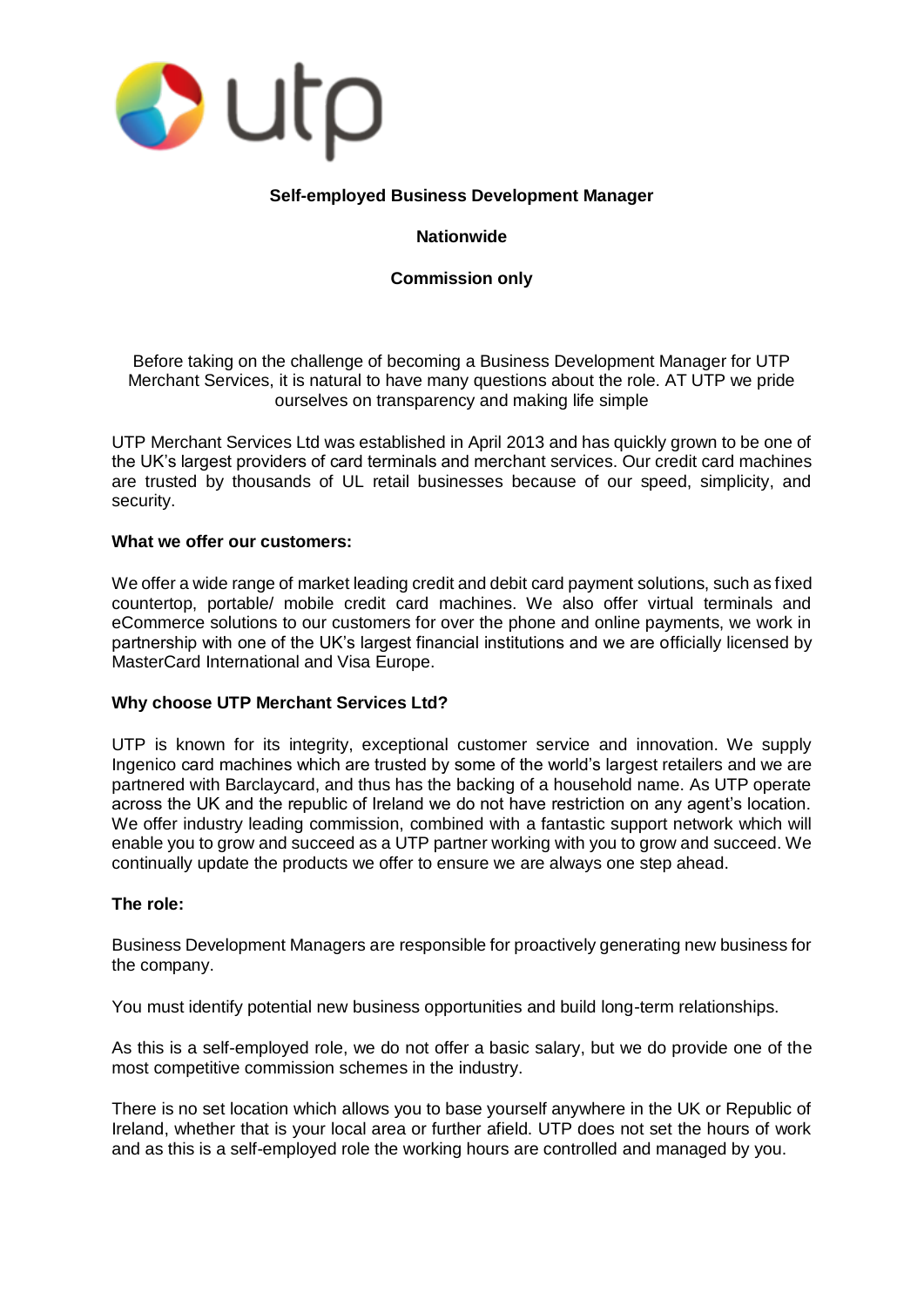

There are no start-up costs, all our training and support is free.

# **What does UTP look for from a BDM?**

- Experience within the card payment industry is advantageous, but not necessary
- Experience as a Business Development Manager or field sales role
- As this is a commission only role, the ideal candidate will be target driven and highly motivated
- A self-starter with the initiative to generate new business and manage their own time
- Excellent communication and people skills

## **How is training provided?**

UTP is all about catering for BDMs and valuing your time. We have found that having to take time out of your week to travel for training is not always convenient, so therefore all of our training is provided by our Inhouse Training Manager via Skype/ online sessions.

## **How is commission paid?**

UTP Merchant Services pays all commission directly to your bank account. Upon terminal activation an invoice is generated for you to confirm all information and commission is correct. If your invoice is agreed and returned to our Finance department before 4pm you will receive this payment in your bank account on the same day.

## **Average income for a BDM?**

Our Business Development Managers who are working full time are making in excess of £10k a month (well in excess of £100k per year) while part time Business Development Managers are making between £3k – £6k per month.

# **Can I be a BDM with UTP along with my existing commitments?**

Yes, UTP does not require a fixed number of hours per week which allows you to work around your existing commitments. This is also a great role if you have an existing customer portfolio and you are looking to maximise opportunities within it.

## **Next steps:**

**Our Internal recruitment team**: will support and guide you through the recruitment and onboarding process and provide aftercare if you have any further questions.

**Our Inhouse Training Manager**: will provide all your initial training and will continue to be available to refresh and update your skills as new products are released.

**The Nationals Sales Managers**: are always available to answer any questions you may have about your role or business-related issues.